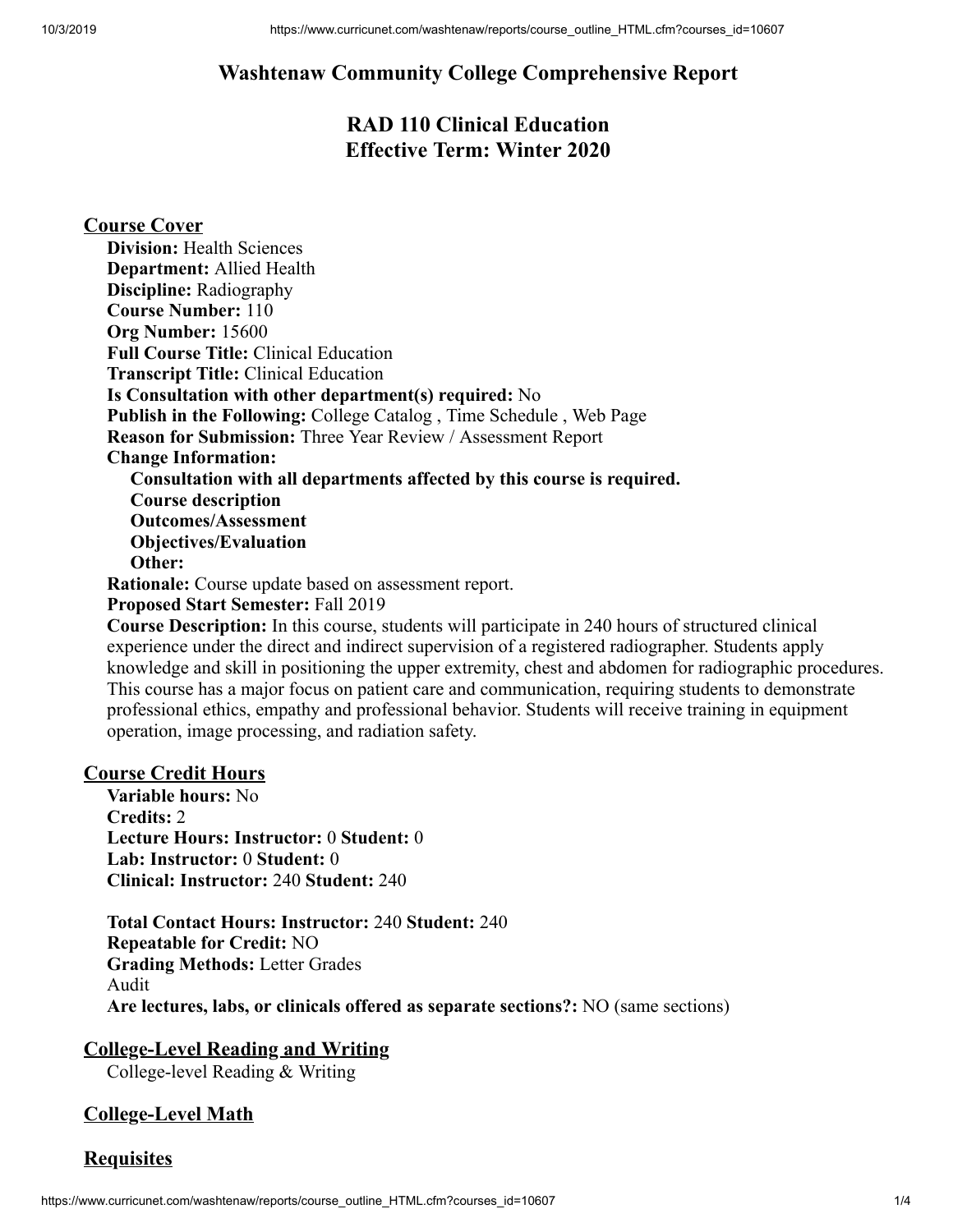#### **Prerequisite** RAD 101 minimum grade "C-"

#### **General Education**

#### **Request Course Transfer Proposed For:**

#### **Student Learning Outcomes**

1. Perform radiographic positioning of the chest, abdomen and upper extremities.

#### **Assessment 1**

Assessment Tool: Radiographic Procedure Evaluations

Assessment Date: Fall 2021

Assessment Cycle: Every Three Years

Course section(s)/other population: All sections

Number students to be assessed: All students

How the assessment will be scored: The assessment will be scored using the Radiographic Procedure Evaluation, which is a skills-based checklist. Each student will successfully complete

three radiographic procedures including the chest, abdomen and an upper extremity.

Standard of success to be used for this assessment: 95% of students enrolled will earn the three required competencies for the semester.

Who will score and analyze the data: Radiography program faculty

#### **Assessment 2**

Assessment Tool: Mid-semester and final simulation exams

Assessment Date: Fall 2021

Assessment Cycle: Every Three Years

Course section(s)/other population: All sections

Number students to be assessed: All students

How the assessment will be scored: The assessment will be scored using the mid-semester and final simulations. The simulations evaluate the student by using a checklist to evaluate the development of the students' psychomotor skills.

Standard of success to be used for this assessment: 90% of students will score an average score of 85% or higher on the two simulations.

Who will score and analyze the data: Radiography program faculty

2. Demonstrate operating knowledge of radiographic equipment.

### **Assessment 1**

Assessment Tool: Radiographic Procedure Evaluations

Assessment Date: Fall 2021

Assessment Cycle: Every Three Years

Course section(s)/other population: All sections

Number students to be assessed: All students

How the assessment will be scored: The assessment will be scored using the Radiographic Procedure Evaluation which is a skills-based checklist. Each student will successfully complete three radiographic procedures including the chest, abdomen and an upper extremity.

Standard of success to be used for this assessment: 95% of students enrolled will earn the three required competencies for the semester.

Who will score and analyze the data: Radiography program faculty

#### **Assessment 2**

Assessment Tool: Mid-semester and final simulations

Assessment Date: Fall 2021

Assessment Cycle: Every Three Years

Course section(s)/other population: All sections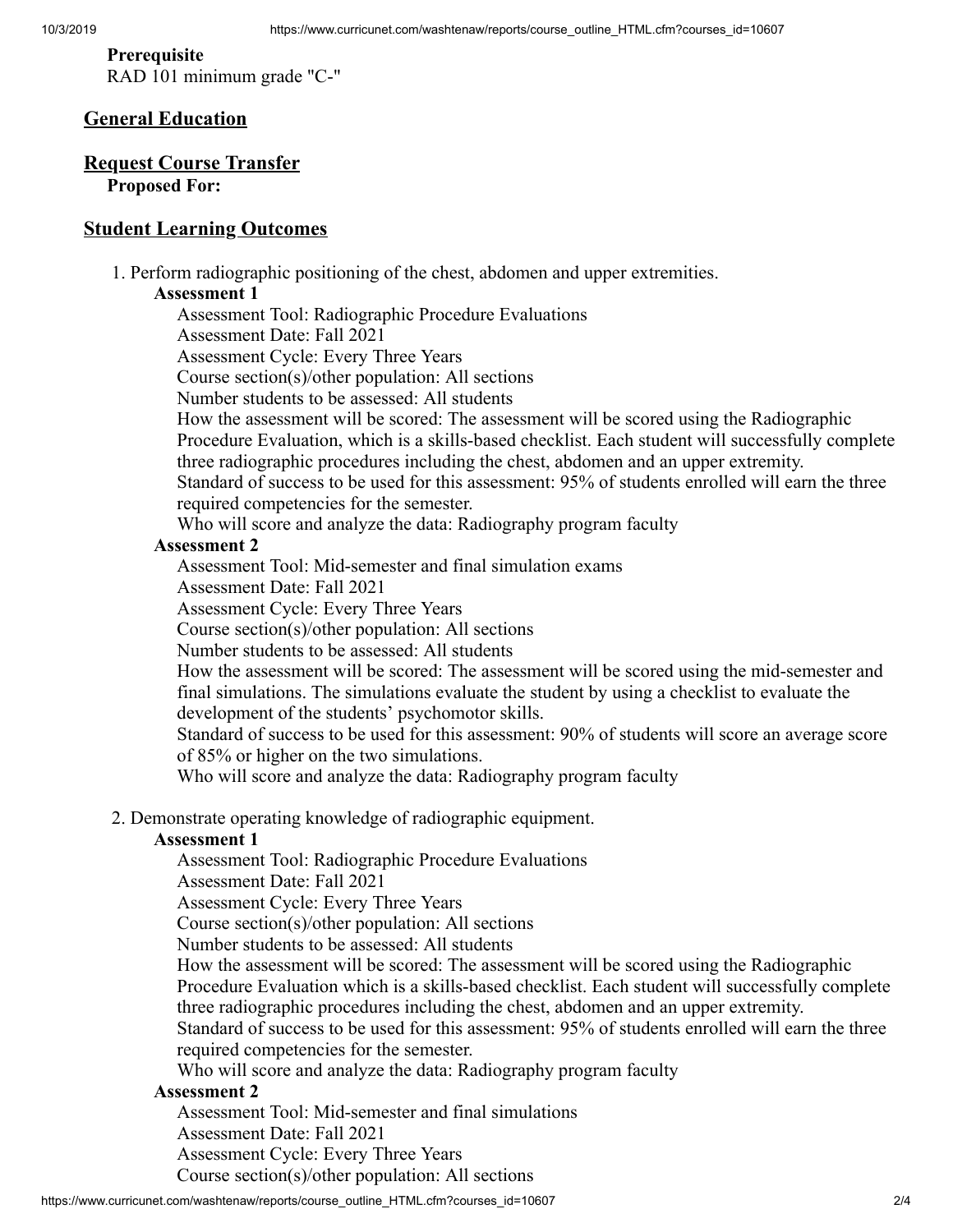Number students to be assessed: All students

How the assessment will be scored: The students will be scored on their ability and consistency in aligning the central ray to the image receptor on each procedure in the simulation. It will be indicated on the simulation checklist for both simulations.

Standard of success to be used for this assessment: 75% of students will appropriately align the central ray and the image receptor for every procedure in the simulations.

Who will score and analyze the data: Radiography program faculty

3. Provide the appropriate patient care during the radiographic procedure.

#### **Assessment 1**

Assessment Tool: Final clinical performance evaluation

Assessment Date: Fall 2021

Assessment Cycle: Every Three Years

Course section(s)/other population: All sections

Number students to be assessed: All students

How the assessment will be scored: The assessment will be evaluated using the Patient Safety and Patient Communication sections on the RAD 110 Clinical Performance Final Evaluation. This evaluation is based on a 4-point Likert scale.

Standard of success to be used for this assessment: 90% of students will achieve a score of three or higher indicating a satisfactory rating in every line item included in both the Patient Communication and Patient Safety sections on the RAD 110 Final Clinical Performance Evaluation.

Who will score and analyze the data: Radiography program faculty

## **Course Objectives**

- 1. Demonstrate proper method for identifying a patient prior to their exam.
- 2. Maneuver tube into detent and other locking positions.
- 3. Place X-Ray tube at appropriate SID according to procedure.
- 4. Direct the central ray to the appropriate centering point.
- 5. Manipulate the patient and/or body part into the correct position to obtain a satisfactory image.
- 6. Align the central ray to the image receptor/bucky.
- 7. Demonstrate clear and professional communication during patient interactions.
- 8. Demonstrate proper marking of radiographic images using lead markers.
- 9. Demonstrate maximum radiation protection for patient and self.

## **New Resources for Course**

## **Course Textbooks/Resources**

#### **Textbooks**

Bontrager, K., Lampignano, J.. *Textbook of Radiographic Positioning and Related Anatomy*, 9th ed. Elsevier, 2018, ISBN: 9780323399661.

#### Manuals

Lampiganao, J. & Kendrick, L.. Bontrager's Handbook of Radiographic Positioning and Techniques, Elsevier, 01-01-2018

Periodicals

Software

## **Equipment/Facilities**

| <b>Reviewer</b>                        | Action                  | Date         |
|----------------------------------------|-------------------------|--------------|
| <b>Faculty Preparer:</b>               |                         |              |
| Erin Hammond                           | <b>Faculty Preparer</b> | Aug 21, 2019 |
| <b>Department Chair/Area Director:</b> |                         |              |